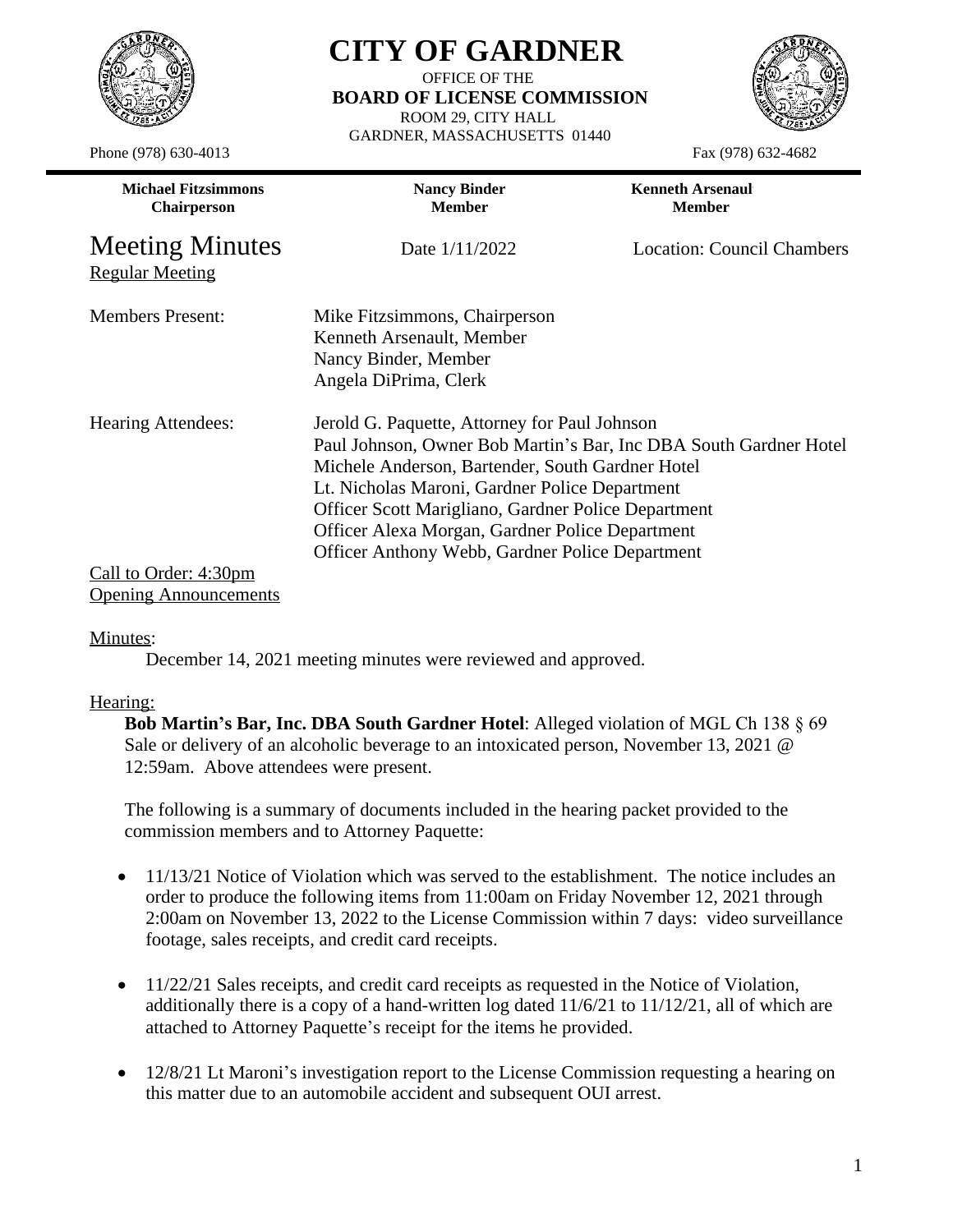- 12/27/21 Hearing Notice from the Gardner Liquor Commission, sent certified mail with return receipt, signed as received, dated 12/31/21.
- A USB drive with video surveillance footage which was provided by Attorney Paquette, labeled "S. Gardner Hotel 11/13//21" which is attached to the file for this hearing. Time/Date stamp on the video indicates that the footage received is limited to Friday 11/21/2021 from 11:00pm to Saturday 11/13/2021 at 1:00am, 2 hours in duration with 4 camera views

The License Commission members, Lt Maroni & Clerk have reviewed the video surveillance footage from the establishment prior to the hearing.

To begin the hearing, the Chairperson requests that Lt Maroni summarize the findings of his investigation. Lt Maroni states that on 11/13/21, officers responded to a motor vehicle accident. The individual who had been operating the vehicle disclosed to officers at the scene that she was coming from the South Gardner Hotel. She was arrested for OUI at the scene.

Lt Maroni states that as part of the violation investigation, he reviewed video surveillance provided by the establishment. He verifies the identity of the person from the OUI arrest booking photo is the same subject he observed on the video surveillance. His observations of this subject are outlined in his written report which was provided to the License Commission on 12/8/2021. Lt Maroni outlines the timeline of beverages he observed being served to and then consumed by the subject identified from the accident and subsequent arrest. Lt Maroni states that she was served what appears to be 2 or 3 draft beers and 6 shots between 11:03pm on 11/12/2021 to 12:24pm on 11/13/2021 when she exits the bar. She duration being in the establishment documented on the video is approximately 1 hour, 21 minutes.

Attorney Paquette states that the Lieutenant's testimony is not evidence or fact, it is hearsay as he did not witness any of the events at the bar. He also states that the Commission should view the video themselves and each member of the Commission states that they have already viewed the video. The Chairperson asks if Attorney Paquette if he has viewed the video and the attorney states that he has viewed the video also.

The Chairperson then asks that Scott Marigliano, the arresting officer, come forward to provide information. He states that on the night in question, at approximately 1:00am, he responded to a call for a motor vehicle accident at 204 Pearl St in Gardner. When he arrived, he observed a motor vehicle off the road in the bushes and the driver was still in the vehicle. When asked where she was coming from, she stated "SoHo" which the South Gardner Hotel is commonly called. She admitted to consuming 4 draft beers and one shot of liquor. Officer Marigliano administered a field sobriety test. At the completion of that test, he determined that she was under the influence of alcohol and placed the driver under arrest.

The Chairperson asks at what time he arrived on the accident scene, he states that the call came in at 12:56 to dispatch and he arrived within a few minutes of the call. Officer Marigliano is asked if there was anyone else in the vehicle; he states that she was alone.

Attorney Paquette asks Officer Marigliano who the other officers on the accident scene were; he states that Officer Alexa Morgan was also on the scene. Attorney Paquette asks if Officer Marigliano where the car was when he arrived; he states that car had crossed Pearl St. from Lawrence St. and was in the brush in the yard at 204 Pearl St. Officer Marigliano states that the driver was still in the car, that the driver had difficulty exiting the vehicle but was able to exit unassisted. Attorney Paquette asks if Officer Marigliano saw her drink at the bar and the officer states that he did not. Attorney Paquette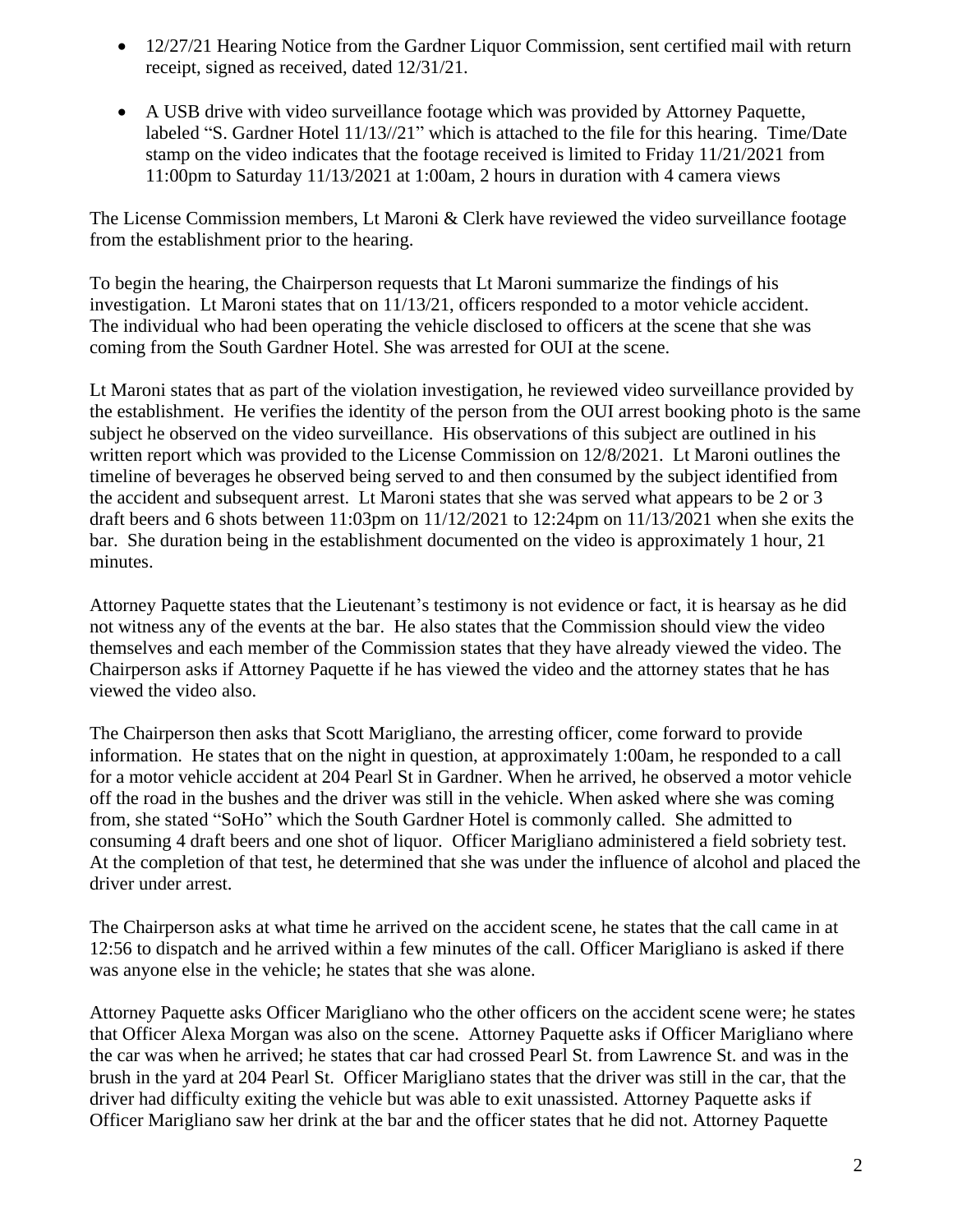asks what was on the driver's side of the car on the ground, the officer replies that there was an open beer can on the ground.

Attorney Paquette then directs a question to Officer Alexa Morgan; however, she is seated in the galley. The Chairperson asks her to come forward to the hearing table before responding. Attorney Paquette then states that there was an open beer on the ground and asks Officer Morgan if that is what she saw. She does confirm that there was a beer can, but she cannot confirm the contents of the can as she did not pick it up or examine it.

Attorney Paquette asks Officer Marigliano about whether or not the police report pertaining to the accident is accurate, speaking over the officer as he attempts to answer question. The Chairperson attempts to bring the hearing back to order asking Attorney Paquette to allow the office to speak; however, Attorney Paquette continues to speak to the officer over his efforts. Member Arsenault then reminds Attorney Paquette that this hearing is about an over-serving violation at the establishment not the events that occurred after the driver left the establishment or the accident; Member Arsenault asks what the direction of his questions has to do with the hearing. Attorney Paquette states that the beer can is evidence that the driver may have become intoxicated after she left the bar, that the driver did not consume her last alcohol at the bar, and no one knows how many she consumed in her car; he speculates about the driver's activities after leaving the bar.

Member Binder asks Officer Marigliano what time the call came into dispatch; he states 12:56pm. Member Binder asks Officer Marigliano if knows who called the accident to dispatch; he states that it was the homeowner of the property where the accident occurred. Member Arsenault states that it was 32 minutes from the time driver exited cameral view in the direction of the back door of the bar until the call to dispatch was made reporting the accident. Mr. Johnson states that there is no video showing the back parking lot of the establishment. Lt Maroni states that he used a GPS app to calculate the driving time from the bar to the accident scene as 4 minutes as documented in his report. Member Binder asks Officer Marigliano if there was an inventory list from inside the vehicle after the driver was placed under arrest; he answers, "yes." Officer Marigliano is also asked if there was any evidence of alcohol or other substances on the inventory list and he answers that there was not.

Attorney Paquette asks Officer Marigliano if he arrested the driver and took her to the station; he replies that he did. Officer Marigliano states that at the station, he attempted to administer a breathalyzer test, but the driver was unable to give sufficient volume of breath to complete the test. Attorney Paquette then states that Officer Webb was the officer who went to the bar after the accident and asks Officer Marigliano if Officer Webb was aware of the facts from the accident scene. Officer Marigliano states that Officer Webb was on the scene for the at least part of the field sobriety test and states that Officer Webb is present at the hearing. The Chairperson asks Attorney Paquette if he would like Officer Webb to come forward to speak at the hearing table; he replies he would.

The Chairperson asks Attorney Paquette if he is done speaking with Officer Marigliano and Officer Morgan, and he states that he is done speaking with Officer Marigliano. Officer Marigliano exits the hearing and Officer Webb takes his seat; Officer Morgan remains seated at the hearing table.

Attorney Paquette asks Officer Morgan if she had any input on the on the decision to arrest the driver; she states that she did not complete a report as she was not the arresting officer, but she was at the scene. Officer Morgan states that she arrived at about the same time as Officer Marigliano, saw the vehicle in the brush, witnessed the driver exit the vehicle, she walked around the car, and did observe a beer can on the ground. Attorney Paquette asks Officer Morgan if she looked inside the car; she states that she did. Attorney Paquette then asks if she saw any additional beer cans; she states that she did not. Attorney Paquette asks Officer Morgan if she made Lt Maroni aware of the beer can in the ground; she states that Lt Maroni was not at the scene. Attorney Paquette asks Officer Morgan if at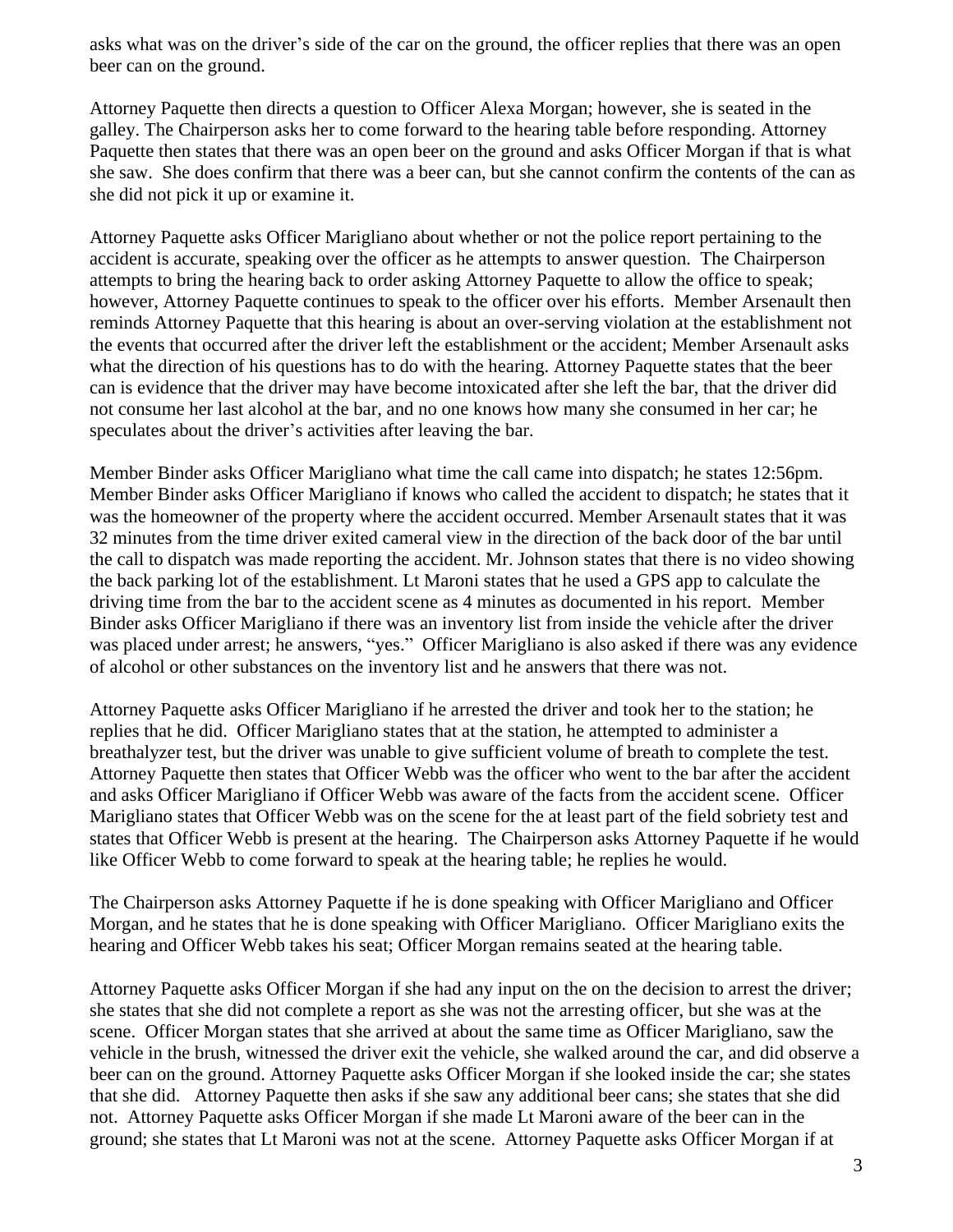any time she made Lt Maroni aware of the beer can; she states that she has not had any conversations about it with Lt Maroni. Attorney Paquette states that he is done questioning Officer Morgan and she leaves the hearing.

Attorney Paquette asks Officer Webb what his involvement was with the driver; Officer Webb states that he did not interact with the driver, that his main task was to direct traffic at the scene until the tow truck left. Officer Webb also states that he served the Notice of Violation at the South Gardner Hotel while Officer Marigliano was with the driver at the police station. Officer Webb gave the notice to Michele Anderson. Attorney Paquette states that he is done questioning Officer Webb and he leaves the hearing.

At the request of the Commission, Michele Anderson comes to sit at the hearing table. Attorney Paquette asks her how long she has been employed at the bar, and she sates 5 years. He asks what her duties are at the bar; she states bartender and cook. Attorney Paquette asks if she served the person in question; Michele states that she did and she severed her 3 beers and 3 shots, including 2 shots of Patron and 1 Pickleback shot. Attorney Paquette asks what a "Pickleback" is; she states that it is 2 shot glasses, 1 with Jamison whiskey and another with pickle juice, served at the same time. Attorney Paquette asks for clarification if there is alcohol in the pickle juice; she states that there is not. Attorney Paquette asks if that would be obvious that the 2nd shot glass contained pickle juice on a video; she states that if you can see the color, it would be green.

Attorney Paquette asks if the patron in question paid for her drinks; Michele states that she paid for 1 drink, and a gentleman next to her paid for her other drinks. Attorney Paquette again asks how many beers the patron had; Michele states that she had 3 draft beers. Attorney Paquette asks what time the patron arrived; Michele states that she arrived around 8:00pm. Attorney Paquette asks what time the patron left; Michele states that she left a little after 12:00am. Lt Maroni states that on the video provided it shows patron in question entering the bar at 11:03pm by the front door. Michele states that this patron is a smoker and that she may have come in from the front door after smoking. Member Arsenault asks if video is available prior to 11:00pm; LT Maroni states that the establishment only provided 2 hours of video beginning at 11:00pm on 11/12/2021.

Attorney Paquette asks where the evidence is that she didn't arrive at 8:00; the Chairperson asks is where the evidence that she did? Attorney Paquette states that the video does not show the entire evening. Member Arsenault asks if there was video provided for 8:00pm and the Clerk replies that video was not provided for that time. Member Binder asks that if the defense is that the patron arrived at 8:00 then where is the video that shows her arriving at 8:00? Attorney Paquette states that the evidence is Michele's testimony.

Member Arsenault shows Michele a copy of handwritten notes from the hearing packet and asks her if those are her notes; she replies that yes, they are. Member Arsenault states that bartender's notes state that the patron in question was served 3 beers and maybe 4 shots. Michele states that is correct and that the 4<sup>th</sup> shot was the Pickleback.

The Chairperson states that in the Commissions observation of the video, that from 11:03pm through 12:24am, the patron in question consumed at least 2 draft beers and 6 shots. Michele states that she only served her 1 Pickleback after 11:00pm. Michele again states that the patron arrived at 8:00pm. Lt Maroni then tells Attorney Paquette that the video requested was from 11:00am-2:00am, which is the entirety of service of alcohol for the establishment for the day. The Clerk confirms that the only video provided was from 11:00pm through 1:00am.

Attorney Paquette asks Michele if she had opportunity to make observations of the patron in question; she states that she did observe her standing with her friends and moving around. Attorney Paquette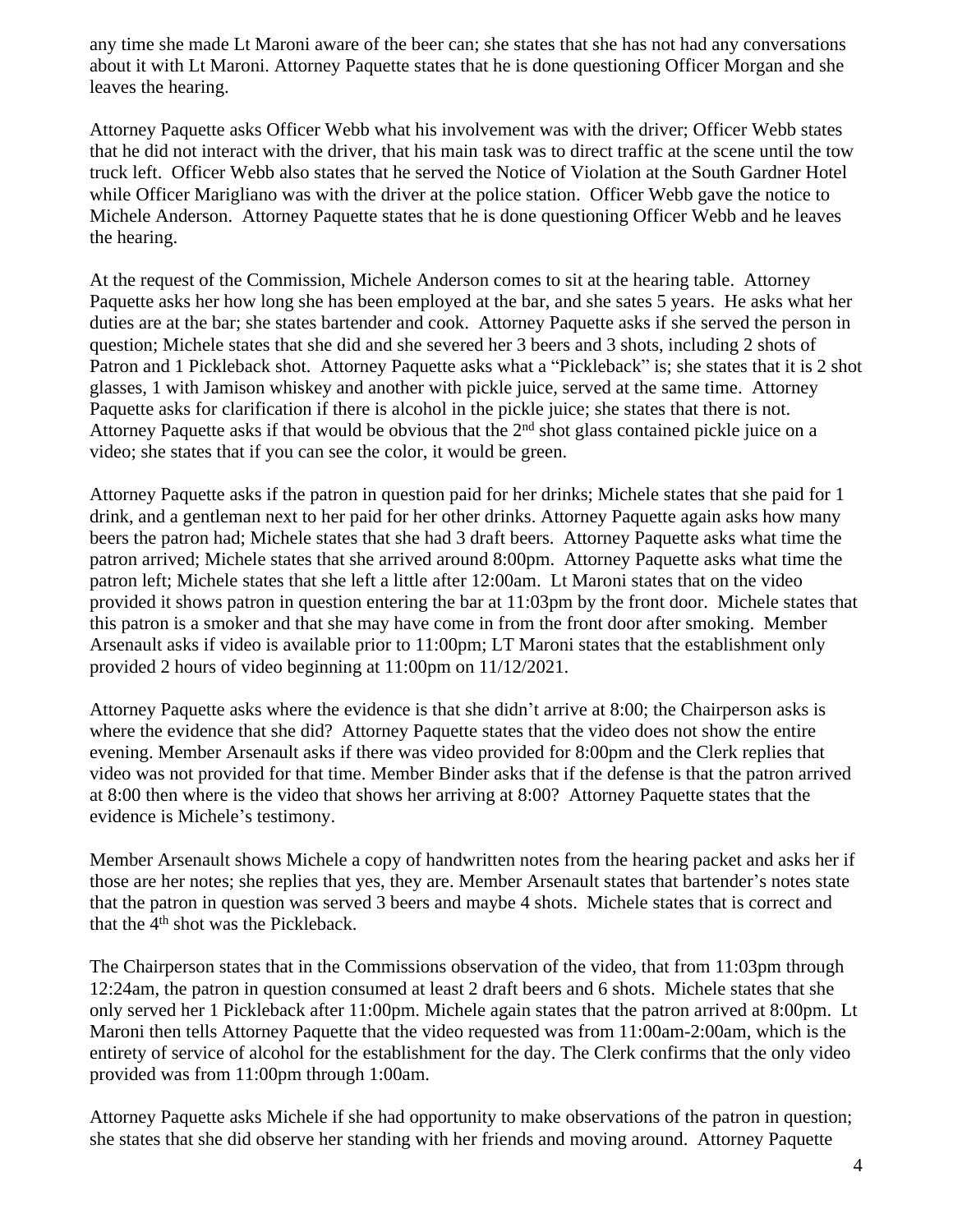asks Michele if she ever fell down or slurred words; Michele replies "no." Attorney Paquette asks if she was aggressive; Michele replies "no." Attorney Paquette asks if anyone complained about her; Michele replies "no." Attorney Paquette asks if the patron has been to the bar before; Michele states "yes." Attorney Paquette asks Michele if the patron is a personal friend; Michele replies "no." Attorney Paquette asks Michele if she thought that the patron in question was under the influence; Michele states, "no, I did not think so." Attorney Paquette asks Michele if she thought that the patron was an intoxicated person at any point in time; Michele states "no." Attorney Paquette asks Michele how she would know what an intoxicated person looks like; Michele states that she has seen people intoxicated who can't talk or stand up and she doesn't serve them.

Member Arsenault asks Michele if she watched the patron leave; Michele states, "no." Michele also states that the patron did talk with her before she left to verify that her tab was paid. Member Binder asks Michele if it was a busy Friday night; Michele states that it was "steady." Member Binder asks if Michele has ever seen this patron intoxicated before; Michele states, "no, she's a very slow drinker. She orders a draft beer, and it will last her 3 hours." Member Binder states that was not what she observed on this video.

The Chairperson states that from what the Commission observed when viewing the video that the patron appeared to drink 3 beers and 6 shots from 11:03pm though 12:24am. Lt Maroni states from his observation of the video that she arrived and was served 2 beers, walked around and maybe got a 3rd beer, he's not sure about the 3<sup>rd</sup> beer as she was out of camera view for a time. He states that the patron was clearly served and consumed 3 rounds of shots, 2 shot glasses in each round and that the patron consumed 2 shot glasses at a time for each round. Michele then states that the patron's friends drank the other shots she poured, that this patron only had 1 set of shots, 1 Pickleback. Attorney Paquette asks what happened when the officer came to the establishment that night; Michele states that told her that he told her he was serving her for over-serving he asked her a paper to sign. Lt Maroni identifies that paper as the 'Notice of Violation' that is on the hearing packet. The Commission and Attorney Paquette state that they have no further questions for Michele, and she left the hearing.

Attorney Paquette makes a lengthy statement about the burden of proving in that someone is intoxicated, and about the likelihood that the patron drank in her vehicle after leaving the bar as there was a beer can found on the ground at the scene.

Lt Maroni states that in the video provided, that when the patron got up to leave the bar, she appears to lose her balance, stumbles and uses the wall to stabilize herself. The Chairperson states that he did notice that she fell against the coat rack as she walked away from the bar. There was no physical evidence of alcohol containers in the vehicle at the accident scene. Member Binder asks Attorney Paquette if he is done presenting his argument; he states, "yes."

The Chairperson asks Lt Maroni for what the Gardner Police Department recommendation would be for the violation; he states that based on past violations that he would recommend a 2-day suspension. The Chairperson asks the other Members if they would like to discuss a 2-day suspension. Member Binder states that she is in favor of the 2-day suspension; she feels that there was evidence serving of an intoxicated person in the video. Member Arsenault states the patron's mannerisms at the bar, on the video prior to her leaving the South Gardner Hotel, walking into the coat rack, is that she was intoxicated.

The Gardner Board of License Commission then voted unanimously to find the Establishment Owner in violation of MGL Ch 138 § 69 Sale or delivery of an alcoholic beverage to an intoxicated person. As a result of this decision, the Commission will levy a Two-Day Suspension of the Annual All Alcohol Hotel/Innkeeper License for the establishment. The establishment is made aware that they have the option to appeal this finding to the ABCC within 5 days of receipt of the written notification.